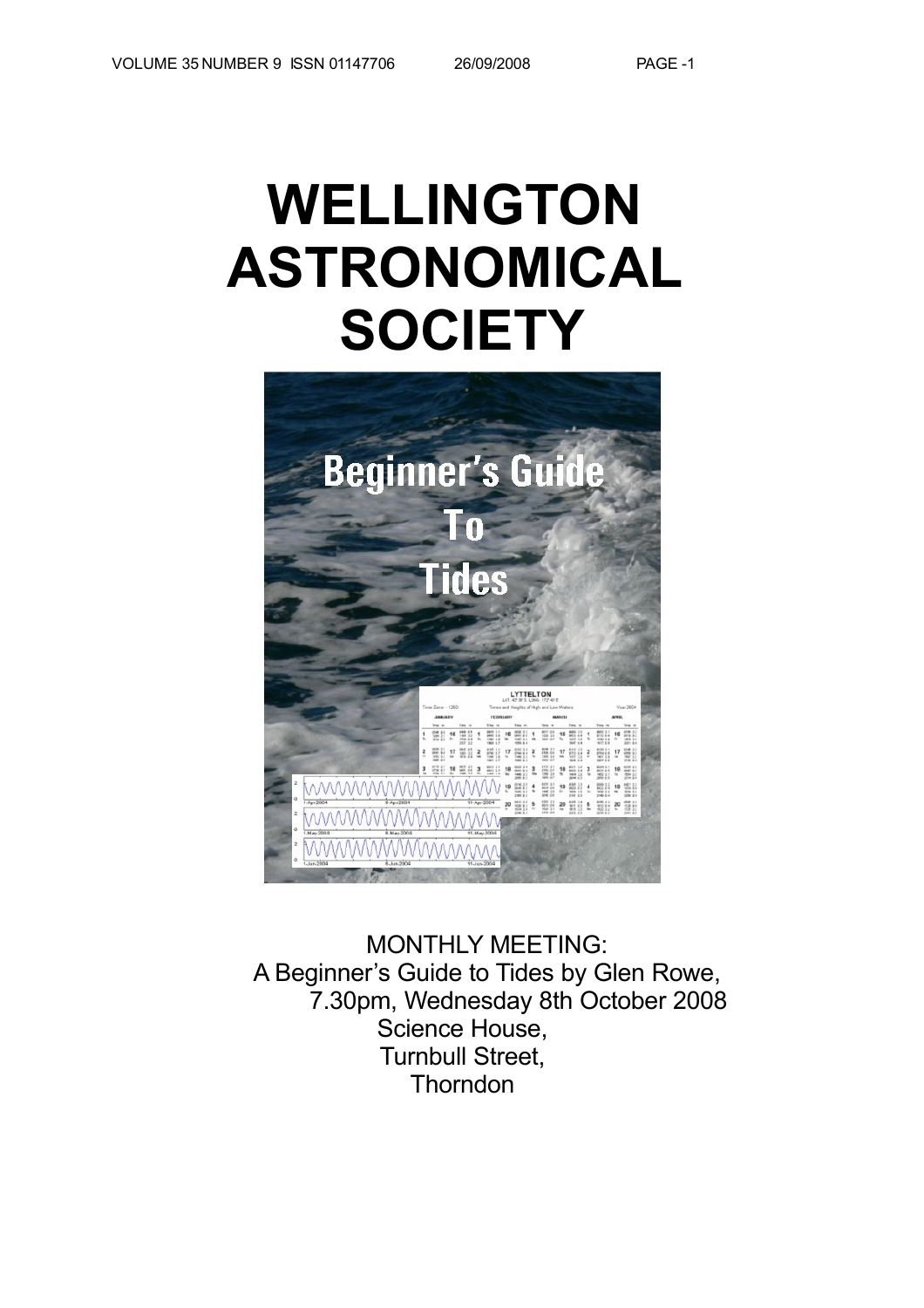| CONTENTS                                                                     |      |                                 |         |  |
|------------------------------------------------------------------------------|------|---------------------------------|---------|--|
|                                                                              | Page |                                 | Page    |  |
| Abstract-Monthly talk- Glen Rowe                                             | 2    | Notice of AGM                   | 3       |  |
| Dick Cijffers talks about forthcoming<br>eclipses in China and Easter Island | 2    | Council contact details         | 3       |  |
| Pauatahanui Observing Session                                                | ົ    | What's in the sky in October    |         |  |
| <b>Gifford Star Party</b>                                                    |      | October star chart              | 5       |  |
| <b>Editorial disclaimer</b>                                                  |      | Make a Relief Map Jigsaw puzzle | $6 - 7$ |  |
| From the Top by John Field                                                   | ົ    | Kiwi Domes ad                   | 8       |  |

### CONTENTS FRO

## **A Beginner's Guide to Tides by Glen Rowe**

Abstract: The cause and nature of tides will be explained and the tidal regime around New Zealand will be described. Sea level measurements, analysis and tide predictions will also be covered.

## **Dick Cijffers Short Talk about a Couple of Forthcoming Eclipses**

The 2009 China Eclipse will be followed by a tidal bore at the same site, which is highly unusual. The tour also visits Tibet. The other eclipse is in 2010 to Easter Island that includes a pre-eclipse tour to South America.

## **Pauatahanui Observing sessions**

Observing sessions at Pauatahanui will be held on the first Saturday of the month, weather permitting. The observatory is located on "Willow Bank Farm" off Murphy's Road, Judgeford; on the left hand side of the road, about 1km from the intersection of State Highway 58 and Murphy's Road. The observatory holds a 12-inch Meade SCT on an equatorial wedge. The site has a number of flat areas at which members can place their own scope to observe. There is a toilet located in the shearing shed and car parking is in front of the shed. As the locale is a working farm it pays to wear sturdy footwear and dress warmly, bring along torch (hopefully with a red filter to protect your dark adaptation). Children are welcome but remember it will be cold, dark and mushy under foot!

This month's session will commence at 8:00pm on Saturday, October 6th. If the weather is looking doubtful please contact John Field on his mobile 021-255-1904 to see if the session is going ahead.

## **Gifford Star Party Saturday October 11 th**

The Gifford star party will be held on Saturday October 11<sup>th</sup> from 8pm onwards. The contact person is Duncan Hall, Phone 474 5350. This number connects to his mobile phone and may be subject to charges.

## **Editorial Disclaimer**

Views expressed in this newsletter are not necessarily those of the Society as a whole

## **From The Top by John Field**

Another year is almost over with only 3 meetings to the end of the year. As always the November meeting is the Annual General Meeting where you get the chance to help choose the next council. This is your opportunity to stand for one of the council positions or through bribery, cajolery or blackmail get another member to be nominated. This year's council has continued to keep the society moving and progressing, and with your support the Society will continue to prosper.

#### **Tawa Library and Hutt International Boys School Star Partys**

At the end of August two star parties were held at Tawa Library and Hutt International Boys School (HIBS). Both were well attended with approximately 200 at Tawa and 60 at HIBS, unfortunately the weather did not allow observing at Tawa but brief views of Jupiter and Alpha Centauri were caught at HIBS. John Field, Ed Budding gave talks at Tawa and special guest speaker was a very lucky man who had recently attended Space Camp USA. John Field gave three separate talks at HIBS on "The Night Sky", "Cassini at Satum" and "Observing the Moon." On both nights some members came along to show and tell about Telescopes and WAS. Many thanks to Brenda Johnston, Bill Parkin, Lesley Hughes, Marilyn Head, Gordon Hudson, Chris Monegatti and another members who helped out.

#### **Pauatahanui Star Party**

A good turn out was had at Pauatahanui Observatory in August with clear, but cool, skies. During the evening a number of objects were observed until around 10:30 when the corrector plate on the 12-inch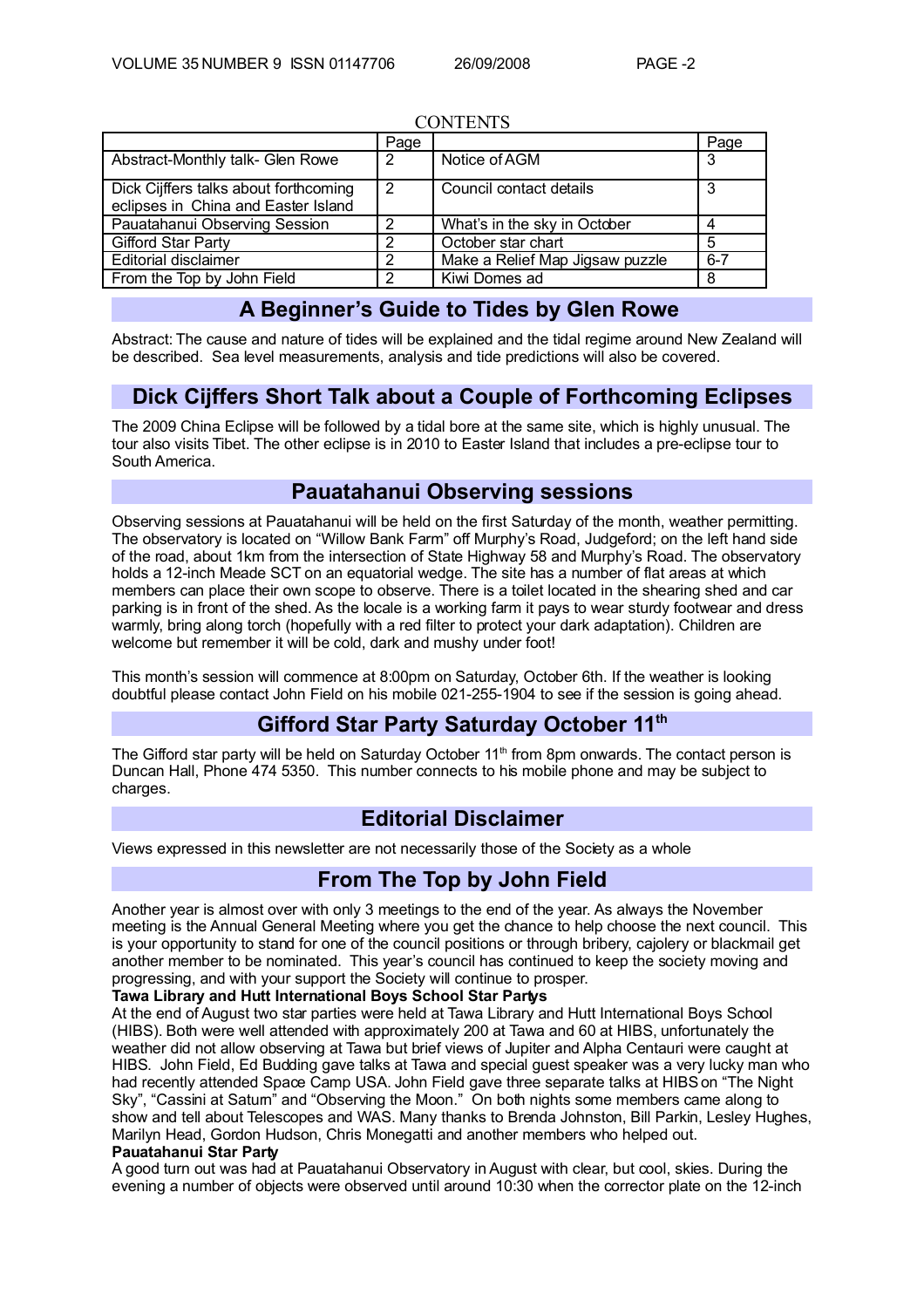Schmidt-Cassegrain froze over! I should have packed a hairdryer. The upcoming Pauatahanui Star party will be on the first Saturday in October and will commence around 8:00pm. For more information contact John Field.

## **Notice of AGM**

The November meeting is our Annual General Meeting (AGM) at which the Finances of the Society for the previous financial year are presented, a new council is elected, any resolutions that have been submitted are voted on, an auditor appointed and any other business that is applicable is transacted. The positions in Council for election are: President, Vice-President, General Secretary, Treasurer, Editor, Membership Secretary, Convenor of Meetings, Activities Co-ordinator, Astronomical Programs Officer, and Observatory Director. Any financial member can stand for any position on the Council and if more than one member wishes to stand for the same position a vote will be held on the night. For more information on the roles of the various council positions they are available on the WAS website at: <http://www.was.org.nz/01documents.html>

The November newsletter will include a report from the President as well as the financial report, list of nominees for election and any other items to be discussed. If you wish to stand, or know of anyone who is willing to stand, for council please fill the following form (names in blanks and in print except for nominees acceptance signature) and post or e-mail to Lesley Hughes email hpwas@hugpar or P. O. Box 3126 Wellington no less than 14 days prior to the November meeting.

To the General Secretary, Wellington Astronomical Society PO Box 3126, Wellington.

I wish to nominate **interest in the interval of the position of**  $\mathbf{f}$  or the position of

Proposed by:

Seconded by:

The nominee accepts this nomination: The nominee accepts this nomination:

## **Council Contact details**

# **COUNCIL OF THE WELLINGTON ASTRONOMICAL SOCIETY INC.**

**P.O.Box 3126 Wellington**

### Website at [http://astronomy.wellington.net.nz](http://astronomy.wellington.net.nz/)

| President         | John Field          | Ph 938-4526     | john.field@paradise.net.nz |
|-------------------|---------------------|-----------------|----------------------------|
| Vice-President    | Vicki Irons         | Ph 383-8710     | virons@was.org.nz          |
| <b>Newsletter</b> | Brenda Johnston     | Ph 478-9008     | bjohnston@was.org.nz       |
| Editor            |                     |                 |                            |
| Trsr/mmbrship     | Lesley Hughes       | Ph 472-5086     | hpwas@hugpar.gen.nz,       |
| Education/library | Vicki Irons         | Ph 383-8710     | virons@was.org.nz          |
| Committee         | <b>Bill Parkin</b>  | Ph 472-5086     | hpwas@hugpar.gen.nz        |
|                   |                     | 027 642-7093(m) |                            |
|                   | Marilyn Head        | Ph 389-0882     | marilyn@actrix.co.nz       |
|                   | <b>Edwin Rodley</b> | Ph 463-6992(w)  | edwinrod@was.org.nz        |
|                   |                     | 021-124-6513    |                            |
|                   | Diane Zemanek       | Ph 237-8191     | diane.zemanek@axon.co.nz   |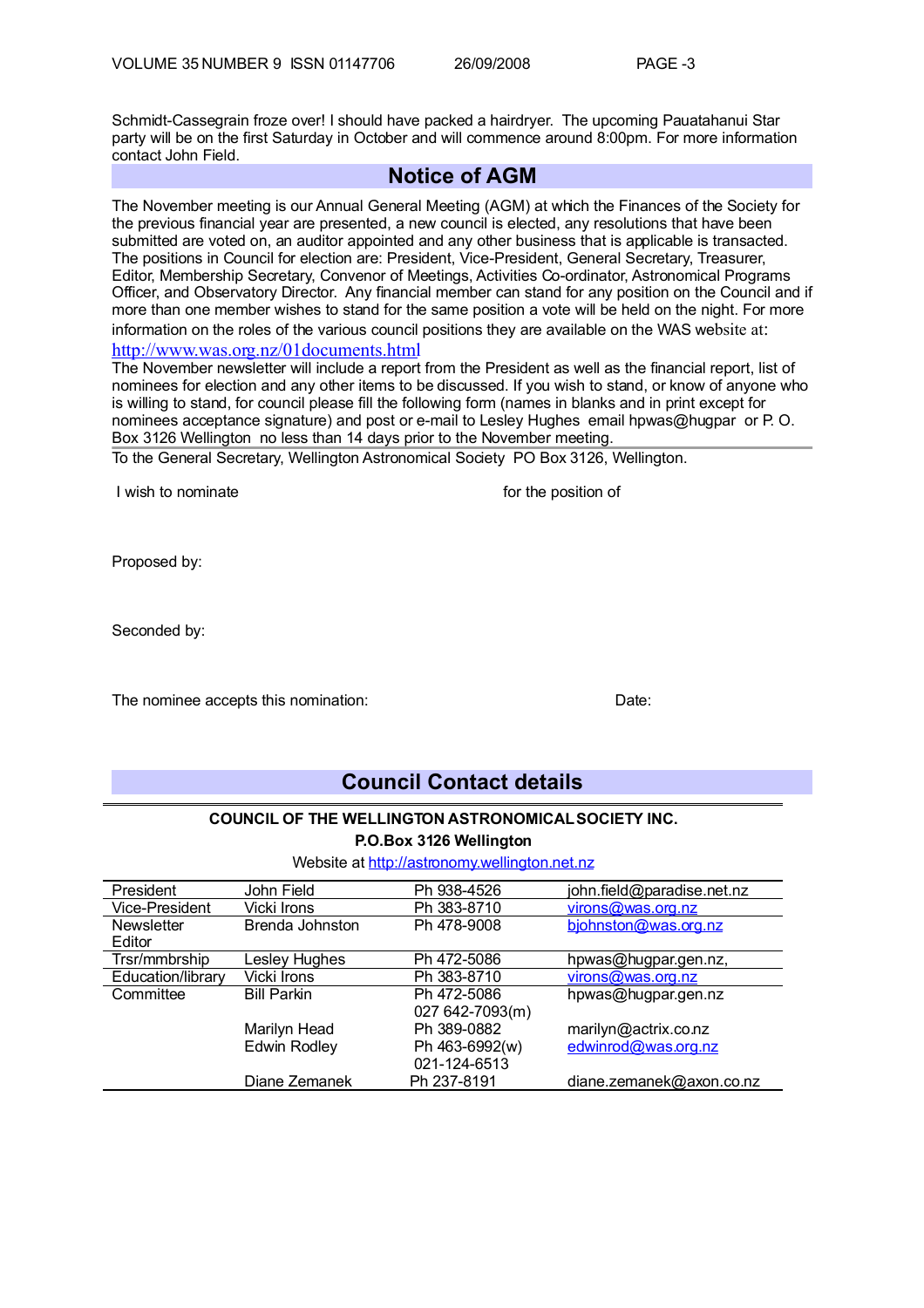## **What's in the Sky in October Information provided by Alan Gilmore Mt John Observatory**

**Jupiter** is northwest of overhead at dusk, shining with a steady golden light. Binoculars show the disk of Jupiter. A small telescope easily shows all four big moons and the parallel stripes in Jupiter's clouds. Jupiter is 11 times wider than the earth and 320 times heavier. It is 830 million km from us just now.

**Venus**, brilliant and silvery, appears in the west soon after sunset and sets in the southwest after 11 pm. It is bright enough to cast shadows in dark locations. In a telescope it is a small white disk. It swings further out from the sun and sets later as it catches up on Earth. Venus is the same size as Earth but covered in dense cloud. It is 210 million km away at mid-month. **Mars** is a lone reddish star well below and left of Venus, setting at dusk. Mars is on the far side of its orbit, 380 million km away.

Above Venus at the beginning of the month is the orange star **Antares**, marking the heart of the Scorpion. During October Venus moves higher in the sky while Antares slips lower. In the last days of October Venus passes to the right of Antares. The Scorpion's tail loops up the sky inthe evening. The curved tail makes the 'fish-hook of Maui' in Maori star lore. Antares is a red giant star: 600 light years\* away and 19 000 times brighter than the sun. Red giants are dying stars; wringing the last of the thermo-nuclear energy from their cores. Massive ones like Antares end in a spectacular supernova explosion. (Antares is about 20 times heavier than the sun.) Above and right of Scorpius, below and left of Jupiter, is 'the teapot' made by the brightest stars of Sagittarius. It is upside down in our Southern hemisphere view.

In the southwest are 'The Pointers ', Beta and **Alpha Centauri**, making a vertical pair. They point down to **Crux** the Southern Cross. Alpha Centauri, the top Pointer and the brightest star in that area, is the closest naked eye star. It is 4.3 light years away. And it is a binary star: two sun-like stars orbiting each other in 80 years. A telescope magnifying 50x will split the pair. Beta Centauri, like most of the stars in Crux, is a bluegiant star, very hot and very luminous, hundreds of light years away.

**Canopus**, the second brightest star, is in the south at dusk. It swings up into the southeast sky during the night. Canopus is a truly bright star: 13000 times the sun's brightness and 300 light years away. On the opposite skyline is **Vega**, one of the brightest northern stars, setting in the late evening.

The **Milky Way** is brightest and broadest in **Scorpius** and **Sagittarius**. In a dark sky it can be traced down past the Pointers and Crux into the south. In the other direction, past Sagittarius, it tracks down the north sky. The Milky Way is our edgewise view of the galaxy, the pancake of billions of stars of which the sun is just one. The thick hub of the galaxy, 30 000 light years away, is in Sagittarius. The actual centre, with a black hole three or four million times the sun's mass, is hidden by dust clouds in space. The nearer clouds appear as gaps and slots in the Milky Way. A scan along the Milky Way with binoculars shows many clusters of stars and some glowing gas clouds, particularly in the **Carina** region below Crux, and in Scorpius and Sagittarius.

The Large and Small Clouds of Magellan, **LMC** and **SMC**, look like two misty patches of light in the southeast sky. They are easily seen by eye on a dark moonless night. They are galaxies like our Milky Way but much smaller. The Large Cloud is about 5% the mass of our Galaxy and the small one 3%. That is still many billions of stars in each. The LMC is around 160 000 light years way; the SMC around 200 000 l.y away. They are thought to be satellite galaxies of the Milky Way, orbiting in two billions of years.

On moonless evenings in a dark rural sky the Zodiacal Light is visible in the west. At first glance it looks like late twilight. On closer inspection one sees a faint broad column of light surrounding Mars and Venus and passing through Libra. It is sunlight reflecting off meteoric dust in the plane of the solar system. The dust may be the remains of a big comet that disintegrated thousands of years ago.

\*A **light year** (**l.y**.) is the distance that light travels in one year: nearly 10 million million km or 10<sup>13</sup> km. Sunlight takes eight minutes to get here; Moonlight about one second. Sunlight reaches Neptune, the outermost major planet, in four hours. It takes four years to reach the nearest star, Alpha Centauri.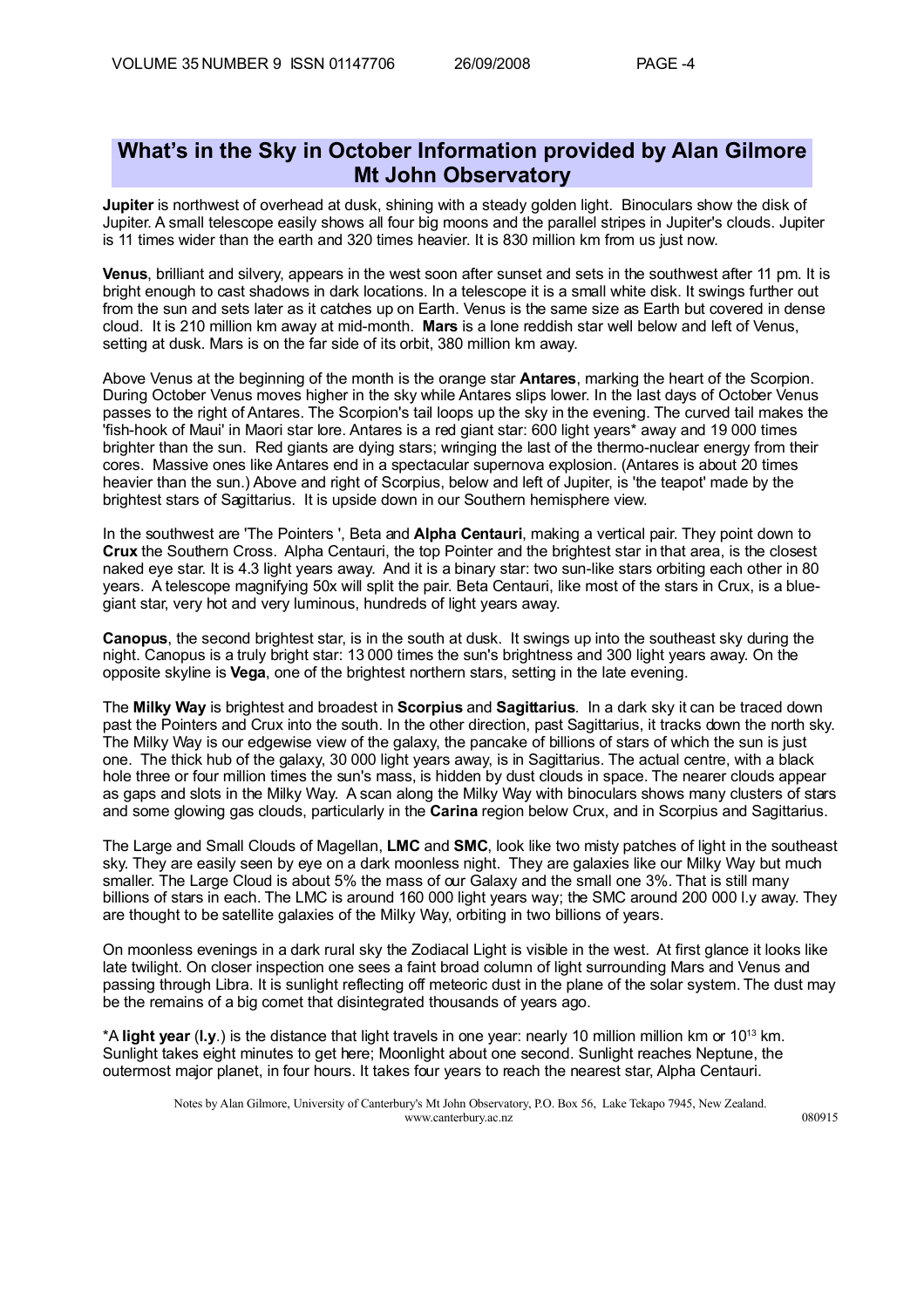

### Evening sky in October 2008

To use the chart, hold it up to the sky. Turn the chart so the direction you are looking is at the bottom of the chart. If you are looking to the south then have 'South horizon' at the lower edge. As the earth turns the sky appears to rotate clockwise around the south celestial pole (SCP on the chart). Stars rise in the east and set in the west, just like the sun. The sky makes a small extra clockwise rotation each night as we orbit the sun.

The bright planets Venus and Jupiter dominate the evening sky. Brilliant Venus appears in the west soon after sunset. It is quickly followed by golden Jupiter northwest of overhead. Above Venus, for most of the month, is orange Antares at the heart of Scorpius. The Scorpion's tail, a.k.a. the fishhook of Maui, curls up the sky. Crux, the Southern Cross, and the Pointers are in the south-west. Canopus in the southeast moves up into the eastern sky. Vega sets on the opposite horizon. The Milky Way spans the sky from north through west and into the south. The Magellanic Clouds, nearby galaxies marked as LMC and SMC on the chart, are misty glows in the southeast.

Chart produced by Guide 8 software; www.projectpluto.com. Labels and text added by Alan Gilmore, Mt John Observatory of the University of Canterbury, P.O. Box 56, Lake Tekapo 7945, New Zealand. www.canterbury.ac.nz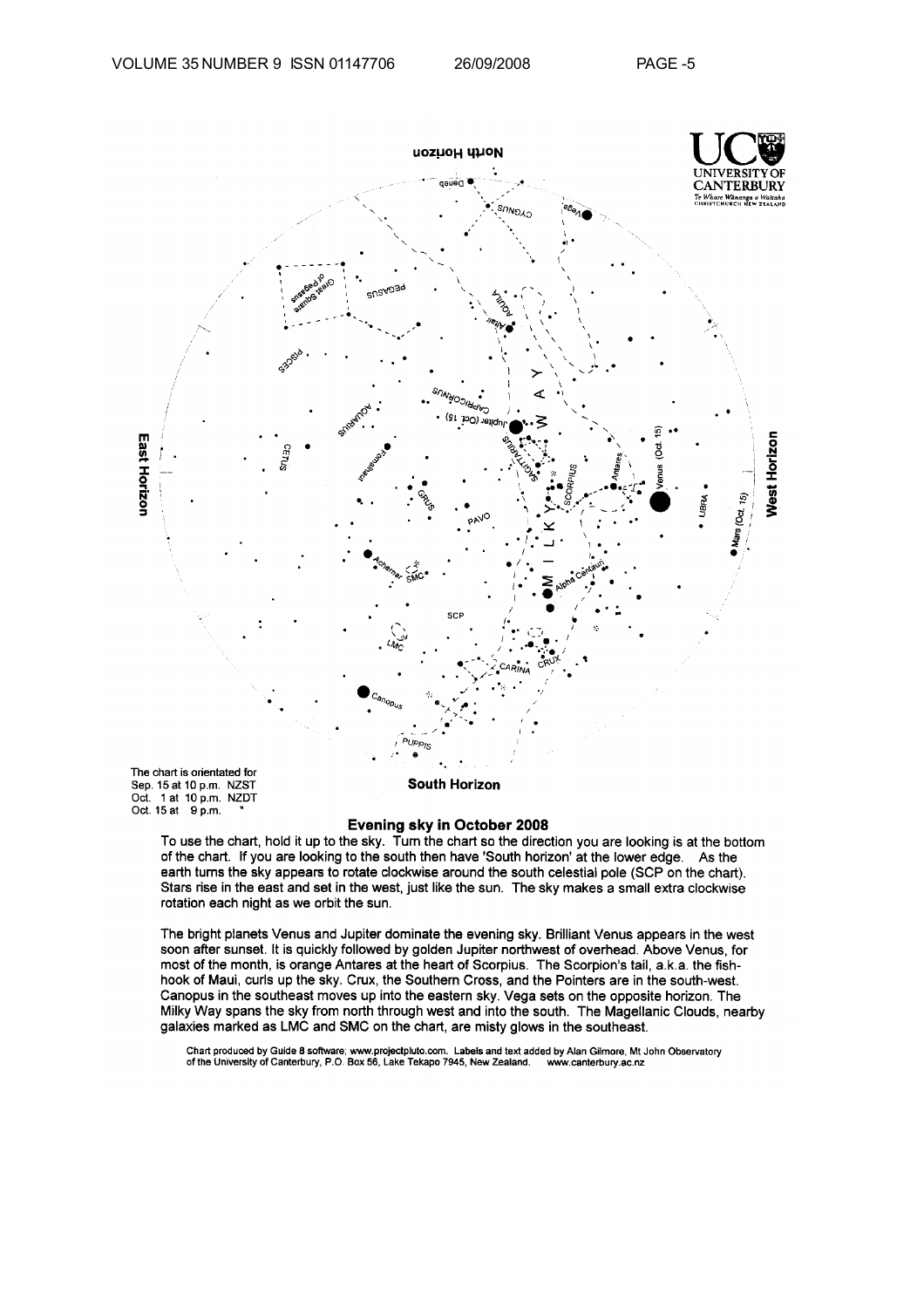.

## Make a Relief Map Jigsaw Puzzle **taken from the NASA Space Place website and © to Colleen Barboza.**

*DISCLAIMER: all personal and professional opinions presented herein are my own and does not,* **in any way, represent the opinion or policy of JPL/NASA.**



Wouldn't it be fun to make your own miniature world, complete with mountains, valleys, rivers, lakes, and volcanoes?

Now what does map-making have to do with space? Excellent question!

Well, where would you have to go for the real world to look like a map? More on that later. Meanwhile . .

Cut the continents and oceans out of clay or dough, then add the details. Here's how. **Suggestion:** Find a grown-up to share this activity with you **What you need: [Pattern for your map](http://spaceplace.nasa.gov/en/kids/worldmap.pdf)** This is a 2-page Adobe Acrobat file, which you can print out and tape together to form an 11x17-inch pattern. If you don't have Acrobat Reader, you can get it now.

**Scissors** Clay, self-hardening or oven-fired OR Stiff modeling dough, oven-hardening Whichever you choose, you will need about 3 cups-worth Waxed paper (for surface on which to roll out clay) Rolling pin Dull, thin knife Cookie sheet or pizza pan Acrylic paints in "earth tones" Like dirt brown, forest green, mountain purple, ocean blue, snow white, dry grass yellow--or whatever colors you want. Paint brush Magnifying glass (if you have it)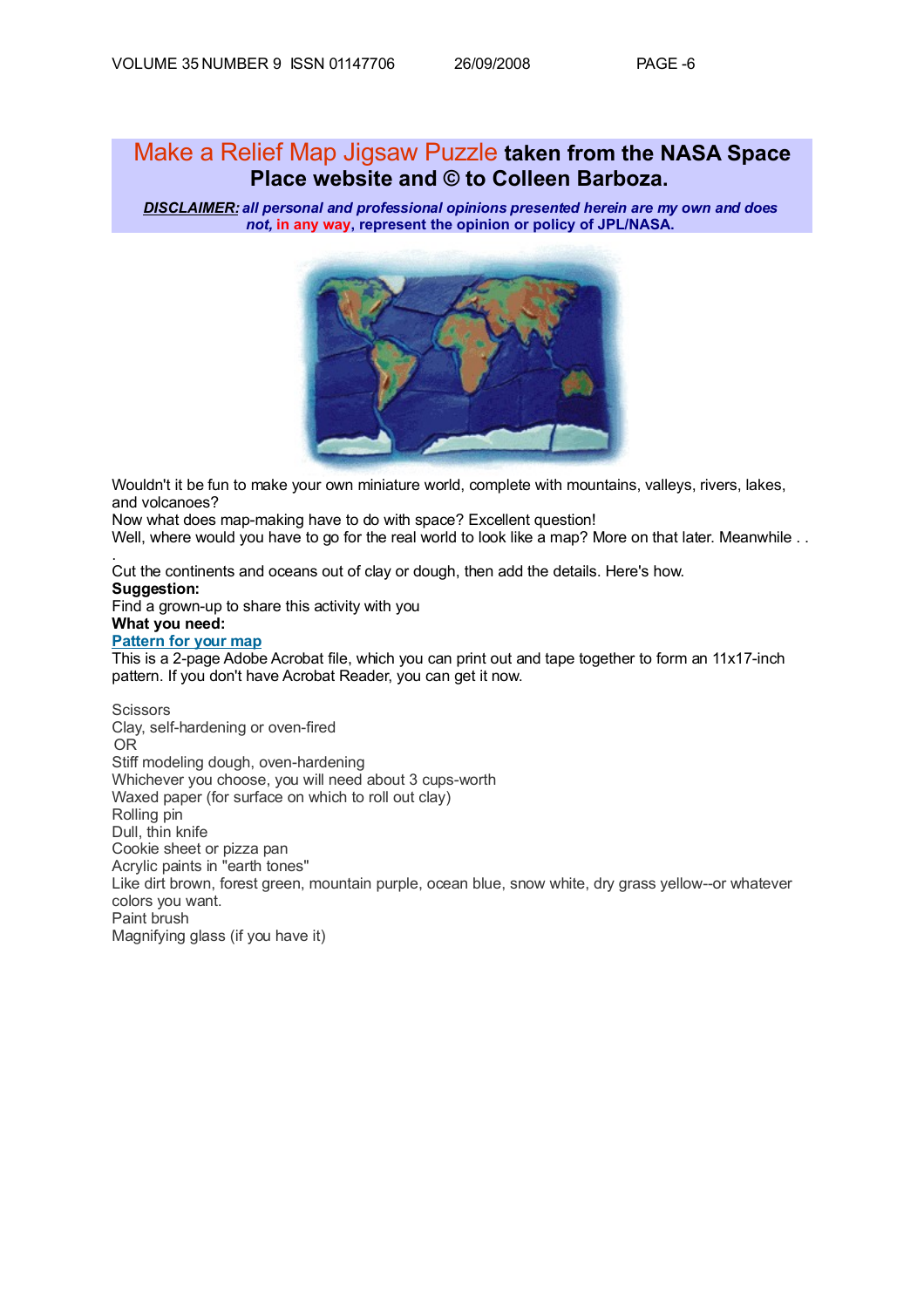

What to do:

1.

Print out the map pattern. (Of course you don't need to print it in color. You will be painting the finished puzzle your own colors, anyway.) Tape the two pages together down the middle of Africa so you have one big 11-by-17-inch map.

#### 2.

Cut out the puzzle pieces along the white lines. It's okay to make the edges straighter or to cut in different places. These lines are only suggestions.

### 3.

If you are using clay, place it on waxed paper. If you are using dough, place it on a lightly floured countertop or table. Use the rolling pin to roll the clay or dough to about one-half a centimeter (or about 1/4 inch) thick all over. You should have enough clay or dough to roll out to at least as big as the map, with a little left over for features like mountains and volcanoes.

#### 4.

Place the paper pattern pieces on the clay or dough and cut around the pattern with the knife. Peel off the paper, and carefully lift the pieces and place them on the cookie sheet.

#### 5.

Make "topographical" features on the surface of your "land masses." Use your fingers, toothpicks, the dull knife, or whatever tools are handy to make shallow dents or cracks for rivers, lakes, or craters. Add bits of clay or dough to fashion mountain ranges, gently rolling hills, volcanoes, forests, cities, or whatever strikes your fancy.

#### 6.

Dry or bake the puzzle pieces, following the directions for the clay or dough you are using. Make sure the puzzle pieces are **completely** dry before you paint them!

#### 7.

When you pick up ocean pieces or any other smooth pieces from the cookie sheet after they are dry, make a mark (like an "X") on the back so you don't paint the back of the piece by mistake!



#### 8.

Paint the pieces, making the surface features you added look interesting. Use the paper map as a guideline for where to paint the borders of the continents. You can paint in the islands (shown in black on our map pattern) too, if you want.

9.

When the paint is dry, put your puzzle together and admire your beautiful world!

If you have a magnifying glass, look at your topographical features through it and see how interesting they are!